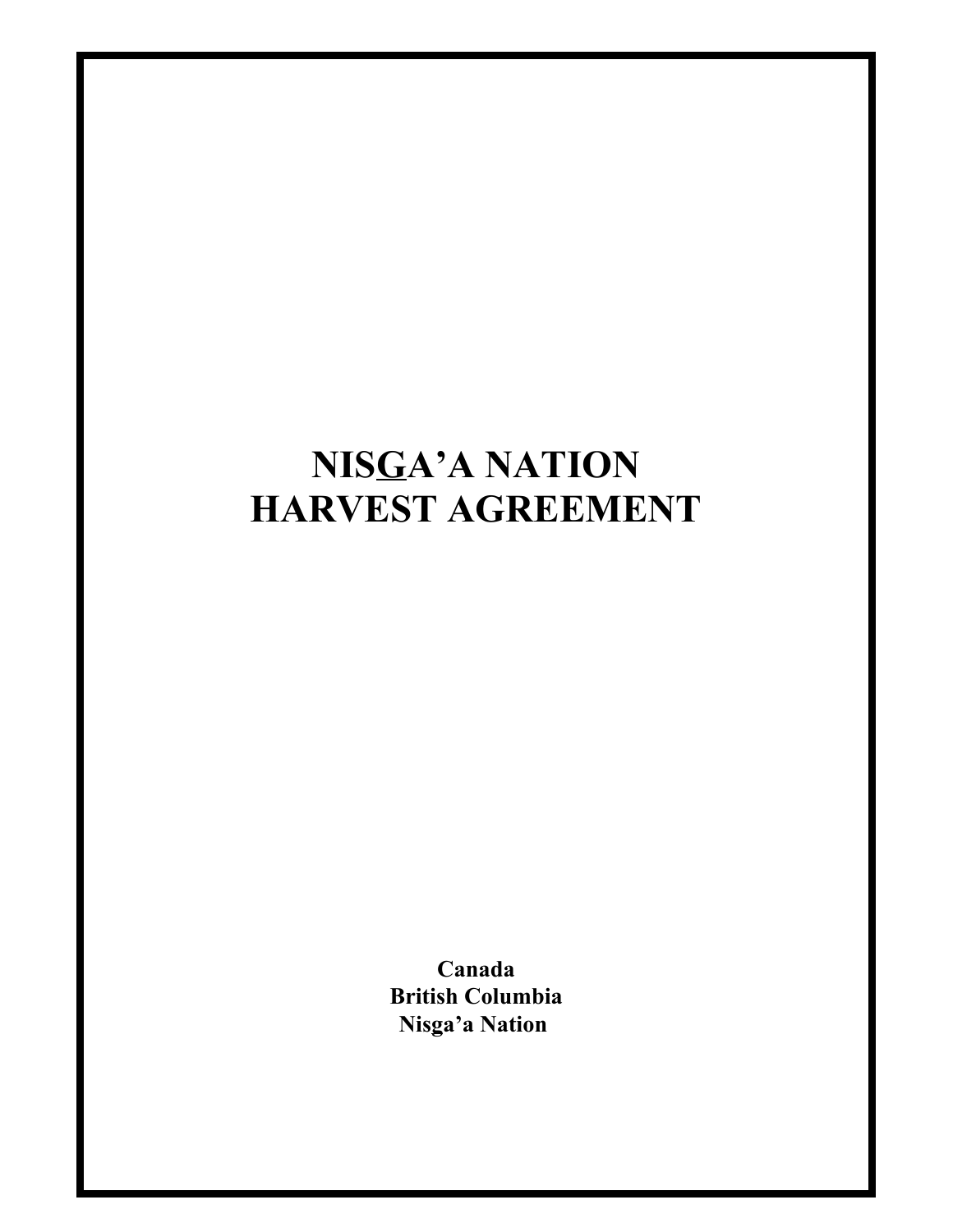C:\Data\IMProjects\Nisg04\9637 NISGA'A NATION AGREEMENTS FINAL AGREEMENT NISGA'A NATION HARVEST AGREEMENT\_v1.wpd British Columbia Central Registry Number VAN-E 7290-32-9637 **Nisga'a Nation Harvest Agreement / Canada, British Columbia, Nisga'a Nation.** Issued jointly by: Canada. Department of Fisheries and Oceans; British Columbia. Ministry of Agriculture, Food and Fisheries and Ministry Responsible for Rural Development; and Nisga'a Nation. Ottawa : Indian and Northern Affairs Canada, 2000.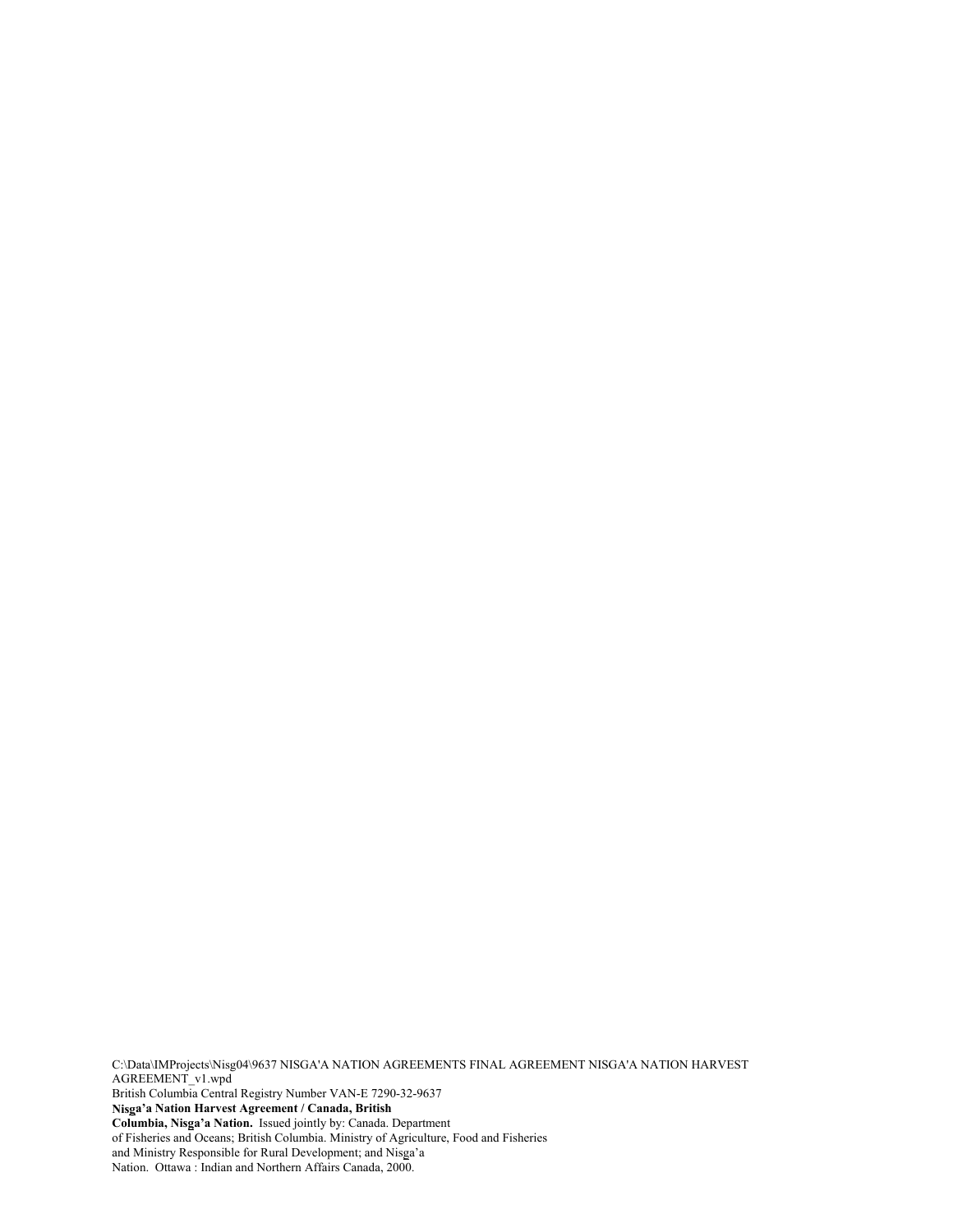THIS AGREEMENT made May 11, 2000,

BETWEEN:

#### **HER MAJESTY THE QUEEN IN RIGHT OF CANADA, as represented by the Minister of Fisheries and Oceans**

("Canada")

OF THE FIRST PART

AND:

## **HER MAJESTY THE QUEEN IN RIGHT OF THE PROVINCE OF BRITISH COLUMBIA, as represented by the Minister of Agriculture, Food and Fisheries and Minister Responsible for Rural Development**

("British Columbia")

OF THE SECOND PART

AND:

## **NISGA'A NATION, as represented by the Nisga'a Lisims Government Executive**

(the "Nisga'a Nation")

OF THE THIRD PART

WHEREAS:

- A. The Nisga'a Nation, Canada and British Columbia have entered into a treaty, referred to as "the Nisga'a Final Agreement", which provides that, on its effective date, the Nisga'a Nation, Canada, and British Columbia will enter into a Harvest Agreement; and
- B. The Nisga'a Final Agreement provides that the Harvest Agreement will be established under federal and provincial settlement legislation.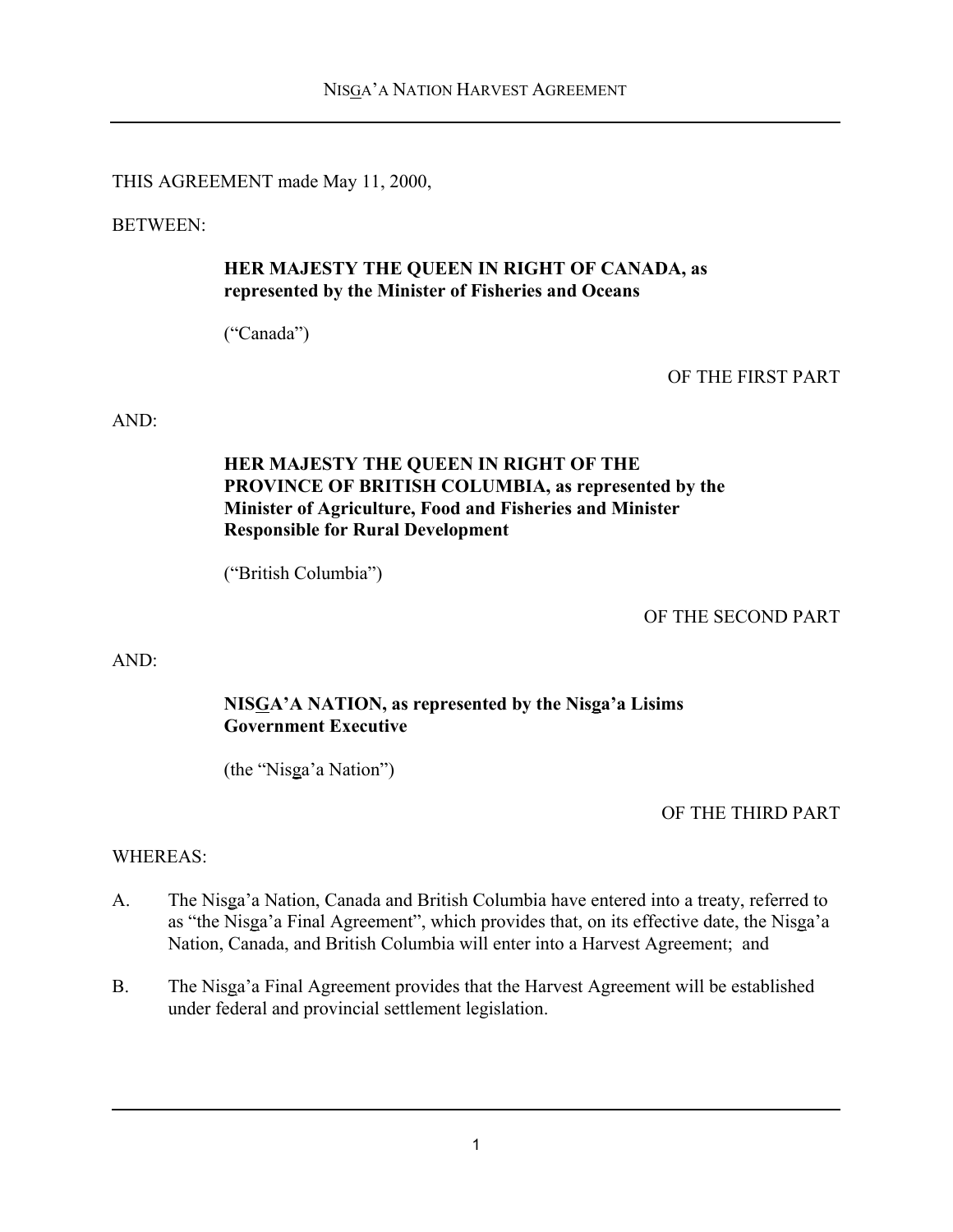## **DEFINITIONS**

In this Harvest Agreement:

- a. **"adjusted total allowable catch"** means, for Nass sockeye or Nass pink salmon, the total return to Canadian waters less the Nisga'a fish allocation set out in Schedule A to the Fisheries Chapter of the Nisga'a Final Agreement, and less the escapement goal;
- b. **"aquatic plants"** means all marine and freshwater plants, including kelp, marine flowering plants, benthic and detached algae, brown algae, red algae, green algae, and phytoplankton;
- c. **"consult"** means provision to a Party of:
	- i. notice of a matter to be decided, in sufficient detail to permit the Party to prepare its views on the matter,
	- ii. if requested by a Party, sufficient information in respect of the matter to permit the Party to prepare its views on the matter,
	- iii. a reasonable period of time to permit the Party to prepare its views on the matter,
	- iv. an opportunity for the Party to present its views on the matter, and
	- v. a full and fair consideration of any views on the matter so presented by the Party;
- d. **"directed harvest"** means the catching and keeping of:
	- i. a species of fish from a fishery in which a Nass Area stock of that species is a significant portion of the fish caught and kept, or
	- ii. a Nass Area stock of a species of fish using live capture gear;
- e. **"domestic purposes"** means food, social, and ceremonial purposes;
- f. **"effective date"** means the date upon which the Nisga'a Final Agreement takes effect;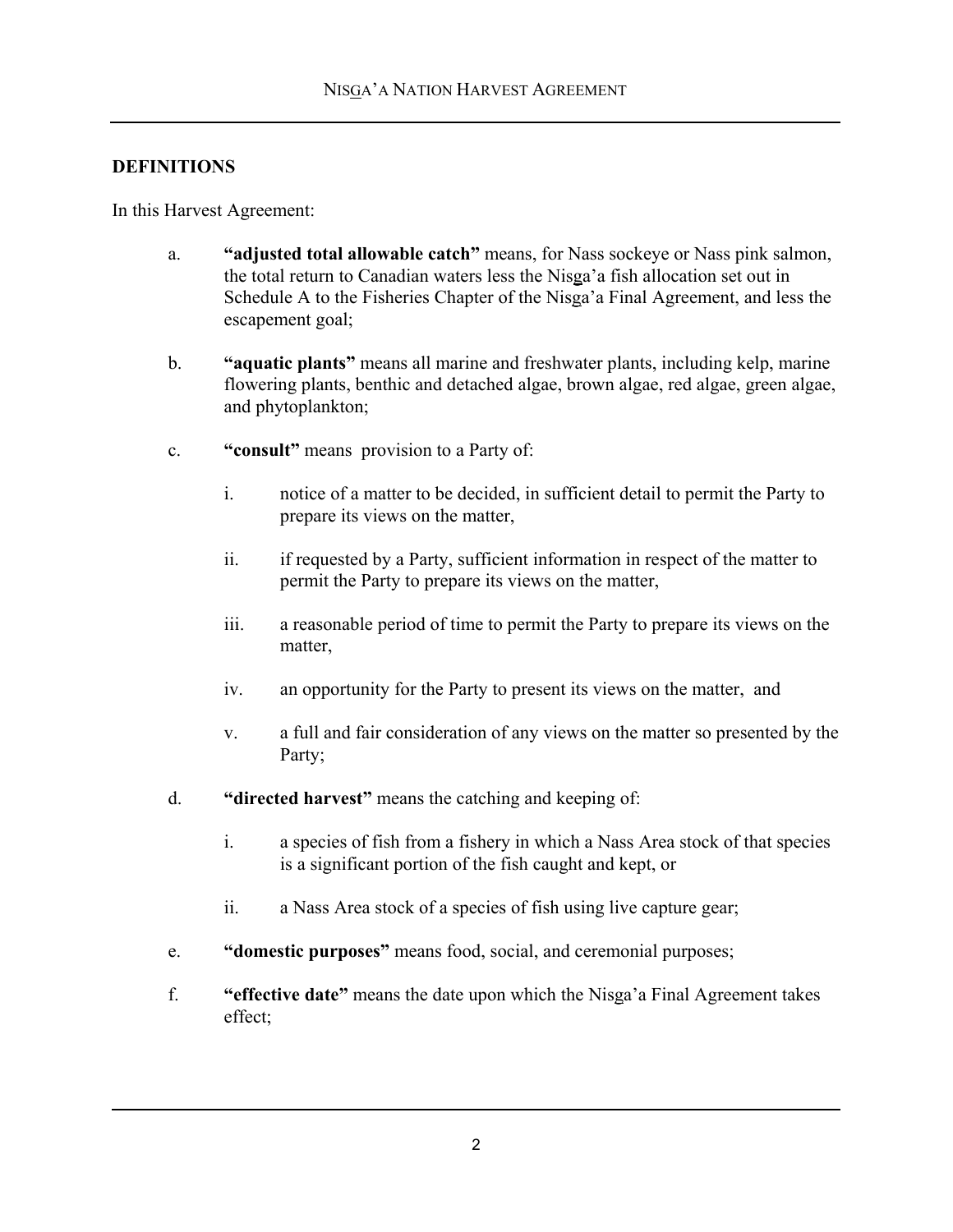- g. **"escapement goal"** means the number of a species of Nass salmon that the Minister determines is necessary for spawning;
- h. **"fish"** means:
	- i. fish, including anadromous fish,
	- ii. shellfish, crustaceans, and marine animals,
	- iii. the parts of fish, shellfish, crustaceans, and marine animals, and
	- iv. the eggs, sperm, spawn, larvae, spat, juvenile stages and adult stages of fish, shellfish, crustaceans and marine animals

but not "wildlife fish";

- i. **"incidental harvest"** means the catching and keeping of a species of Nass salmon, other than in a directed harvest;
- j. **"Joint Fisheries Management Committee"** means the committee established under the Fisheries Chapter of the Nisga'a Final Agreement;
- k. **"law"** includes federal, British Columbia, and Nisga'a legislation, acts, ordinances, regulations, orders in council, bylaws, and the common law, but, for greater certainty, does not include *Ayuukhl Nisga'a* or *Ayuuk*;
- l. **"laws of general application"** includes federal and provincial laws that apply generally in British Columbia, but does not include federal laws in respect of Indians or lands reserved for the Indians;
- m. **"Minister"** means, in relation to any matter, the Minister or Ministers of Her Majesty the Queen in right of Canada or in right of British Columbia, as the case may be, having the responsibility, from time to time, for the exercise of powers in relation to the matter in question;
- n. **"Nass Area"** means:
	- i. the entire Nass watershed,
	- ii. all Canadian watersheds and water bodies that drain into portions of Portland Inlet, Observatory Inlet, or Portland Canal, as defined in subparagraph (iii), and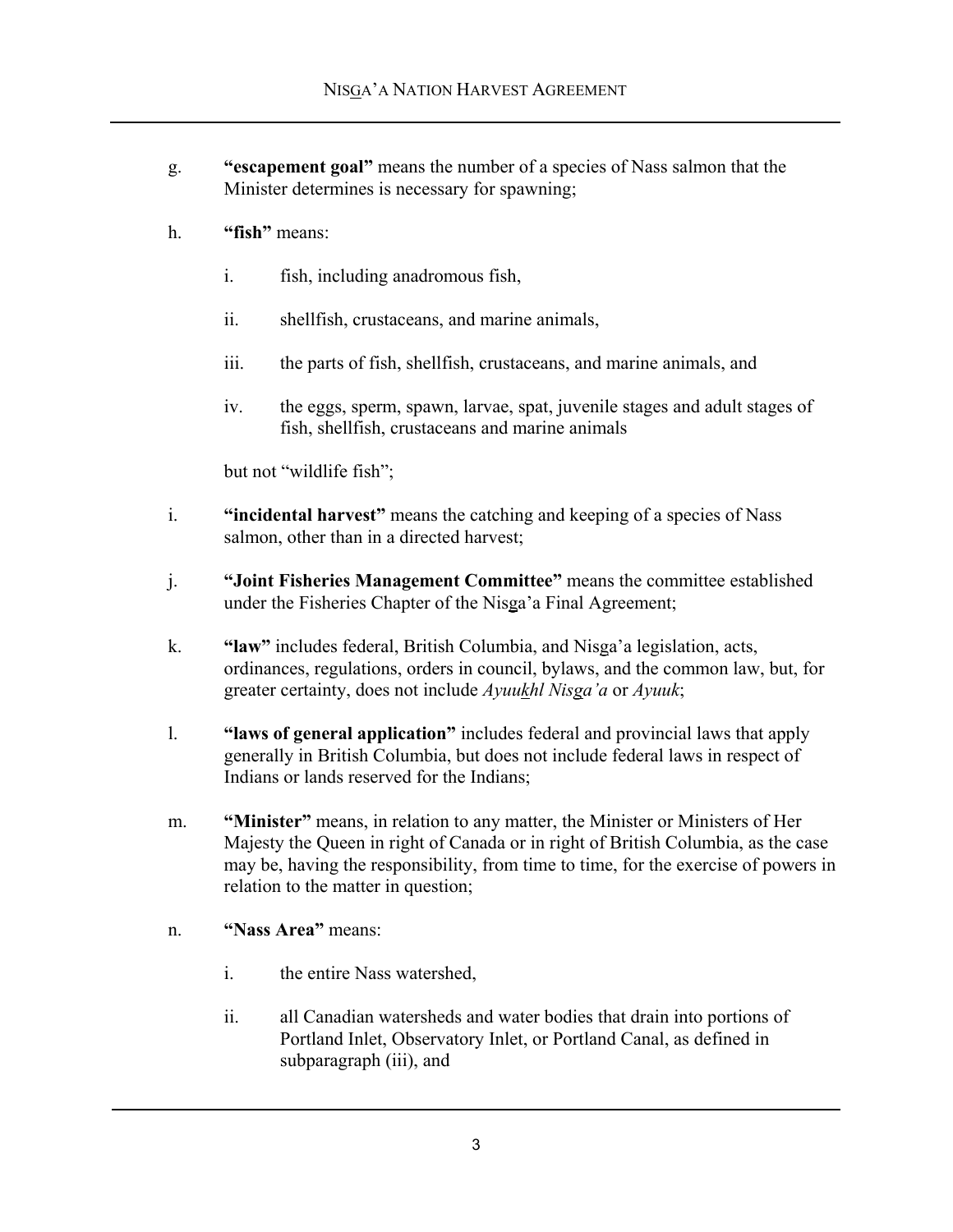iii. all marine waters in Pearse Canal, Portland Inlet, Observatory Inlet and Portland Canal northeast of a line commencing at the Canadian border, midway between Pearse Island and Wales Island, and proceeding along Wales Passage southeasterly to Portland Inlet, then northeasterly to the midpoint between Start Point and Trefusis Point, then south to Gadu Point

as set out approximately in Appendix I of the Nisga'a Final Agreement;

- o. **"Nass salmon"** means chinook, chum, coho, sockeye and pink salmon originating in the Nass Area;
- p. **"Nisga'a annual fishing plan"** means a plan, or an in-season adjustment to a plan, approved in accordance with the Fisheries Chapter of the Nisga'a Final Agreement;
- q. **"Nisga'a citizen"** means a citizen of the Nisga'a Nation as determined by Nisga'a law;
- r. **"Nisga'a Constitution"** means the constitution of the Nisga'a Nation adopted in accordance with the Nisga'a Government Chapter of the Nisga'a Final Agreement;
- s. **"Nisga'a Corporation"** means a corporation that is incorporated under federal or provincial law, all of the shares of which are owned legally and beneficially by the Nisga'a Nation, a Nisga'a Village, a Nisga'a settlement trust, a Nisga'a Corporation Intermediary, or any combination of those entities;
- t. **"Nisga'a Corporation Intermediary"** means a corporation that is incorporated under federal or provincial law, all of the shares of which are owned legally and beneficially by the Nisga'a Nation, a Nisga'a Village, a Nisga'a settlement trust, another Nisga'a Corporation Intermediary, or any combination of those entities;
- u. **"Nisga'a fish allocation**" means a right to harvest Nass sockeye salmon or Nass pink salmon under this Harvest Agreement or under the Nisga'a Final Agreement, as the case may be;
- v. **"Nisga'a fish entitlement"** means a right to harvest fish or aquatic plants under the Nisga'a Final Agreement, but does not include the right to harvest fish under this Harvest Agreement, or under federal or provincial laws of general application;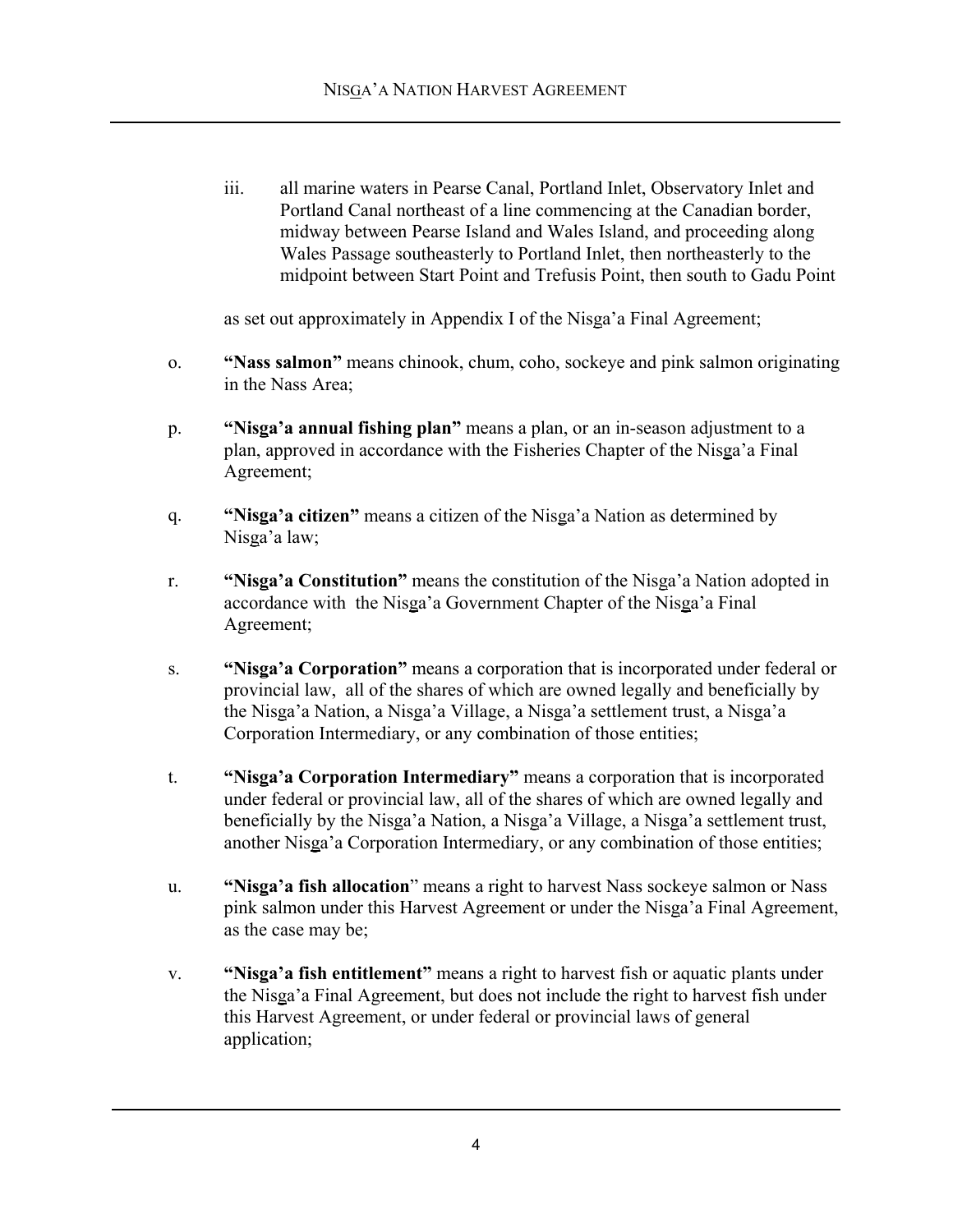## w. **"Nisga'a fisheries"** means:

- i. fisheries to harvest fish under Nisga'a fish entitlements under the Nisga'a Final Agreement,
- ii. fisheries to harvest Nass salmon under Nisga'a fish allocations under this Harvest Agreement, and
- iii. harvests of aquatic plants under Nisga'a fish entitlements under the Nisga'a Final Agreement;
- x. **"Nisga'a Institution"** means:
	- i. Nisga'a Lisims Government,
	- ii. a Nisga'a Village Government, or
	- iii. a Nisga'a Public Institution;
- y. **"Nisga'a laws"** includes the Nisga'a Constitution;
- z. **"Nisga'a Lisims Government"** means the government of the Nisga'a Nation described in the Nisga'a Constitution;
- aa. **"Nisga'a Nation"** means the collectivity of those aboriginal people who share the language, culture, and laws of the Nisga'a Indians of the Nass Area, and their descendants;
- bb. **"Nisga'a Public Institution"** means a Nisga'a Government body, board, commission, or tribunal established under Nisga'a law, such as a school board, health board, or police board, but does not include the Nisga'a Court referred to in the Administration of Justice Chapter of the Nisga'a Final Agreement;

## cc. **"Nisga'a Village"** means:

- i. the village of New Aiyansh, Gitwinksihlkw, Laxgalt'sap, or Gingolx, or
- ii. any additional village on Nisga'a Lands, established in accordance with the Nisga'a Constitution and the Nisga'a Final Agreement;
- dd. **"Nisga'a Village Government"** means the government of a Nisga'a Village;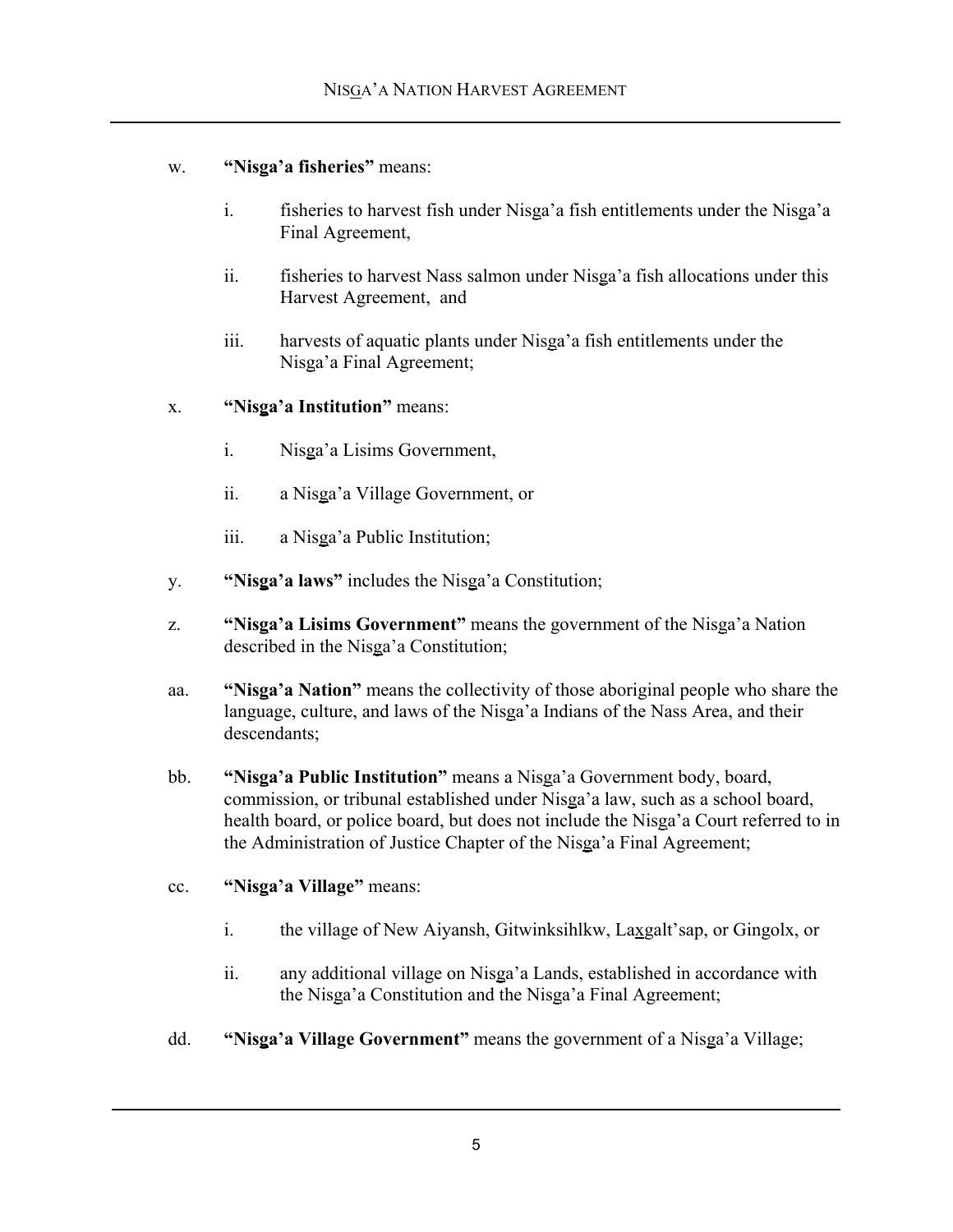- ee. **"overage"** means the amount calculated in accordance with Schedule B of the Fisheries Chapter of the Nisga'a Final Agreement in any year in which the Nisga'a harvest of a species exceeds the amount of that species that the Nisga'a Nation is entitled to harvest in Nisga'a fisheries in that year;
- ff. **"settlement legislation"** means the Acts of Parliament and the Acts of the Legislature of British Columbia that give effect to the Nisga'a Final Agreement;
- gg. **"surplus"** means the amount, in any year, of a species of Nass salmon that exceeds the physical incubation and rearing capacity of a natural area, or an enhancement facility, for that species, and that has not been harvested in Nisga'a fisheries or other aboriginal, commercial, or recreational fisheries;
- hh. **"underage"** means the amount calculated in accordance with Schedule B of the Fisheries Chapter of the Nisga'a Final Agreement in any year in which the amount of a species that the Nisga'a Nation is entitled to harvest in that year in Nisga'a fisheries exceeds the Nisga'a harvest of that species;
- ii. **"wildlife fish"** means:
	- i. lampreys, crustaceans, mollusks, and non-anadromous fish, from or in non-tidal waters,
	- ii. the parts of lampreys, crustaceans, mollusks, and non-anadromous fish, from or in non-tidal waters, and
	- iii. the eggs, sperm, spawn, larvae, spat, juvenile stages, and adult stages of lampreys, crustaceans, mollusks, and non-anadromous fish, from or in non-tidal waters; and
- jj. **"year"** means a calendar year, unless the Parties otherwise agree.

## **NISGA'A FISH ALLOCATIONS**

- 2. The Nisga'a Nation has Nisga'a fish allocations under this Harvest Agreement equivalent to:
	- a. 13% of each year's adjusted total allowable catch for Nass sockeye salmon, and
	- b. 15% of each year's adjusted total allowable catch for Nass pink salmon.
- 3. The Minister will implement this Harvest Agreement by: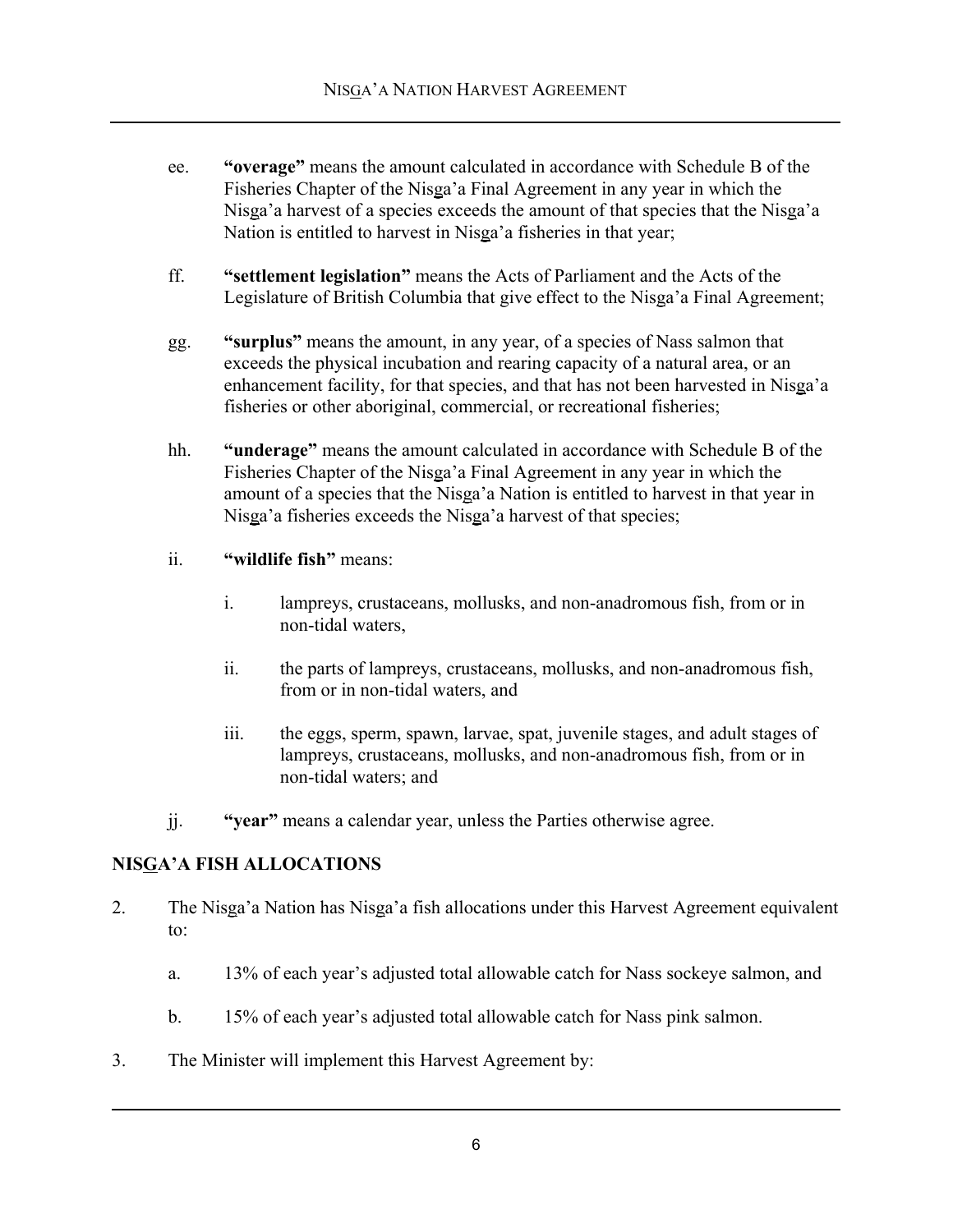- a. issuing licences to Nisga'a Lisims Government; or
- b. other means under federal or provincial laws.
- 4. Subject to paragraph 2, Canada and British Columbia will not require the Nisga'a Nation, Nisga'a Villages, Nisga'a Institutions, Nisga'a Corporations, Nisga'a citizens or other persons authorized by Nisga'a Lisims Government to harvest Nass salmon under this Harvest Agreement:
	- a. to have federal or provincial licences; or
	- b. to pay fees, charges, or royalties

in respect of the harvest for domestic purposes of Nass salmon under this Harvest Agreement.

- 5. Persons who sell Nass salmon harvested under this Harvest Agreement are subject to fees and charges applied to commercial harvesters in respect of the sale of Nass salmon except to the extent that Nisga'a Lisims Government, a Nisga'a Institution or a Nisga'a Corporation funds or performs the activities for which those fees and charges are levied.
- 6. Subject to paragraph 7, in each year the Nisga'a Nation has the right under this Harvest Agreement to harvest the number of Nass sockeye and Nass pink salmon calculated in accordance with paragraph 1.
- 7. Following the fishing season in each year, the Minister and Nisga'a Lisims Government will conduct an accounting of that year's harvest of Nass salmon, in accordance with Schedule B of the Fisheries Chapter of the Nisga'a Final Agreement.
- 8. If there is an overage or underage of Nass sockeye or Nass pink salmon in any year, the amount of that species of Nass salmon to be harvested in Nisga'a fisheries will be adjusted in subsequent years, in accordance with Schedule B of the Fisheries Chapter of the Nisga'a Final Agreement.
- 9. The Minister and Nisga'a Lisims Government will endeavour to minimize any overages or underages in each year and to minimize the accumulation of overages and underages in successive years.
- 10. In any year the Minister and Nisga'a Lisims Government may agree to adjust the species composition of the Nisga'a harvest between Nass sockeye and Nass pink salmon under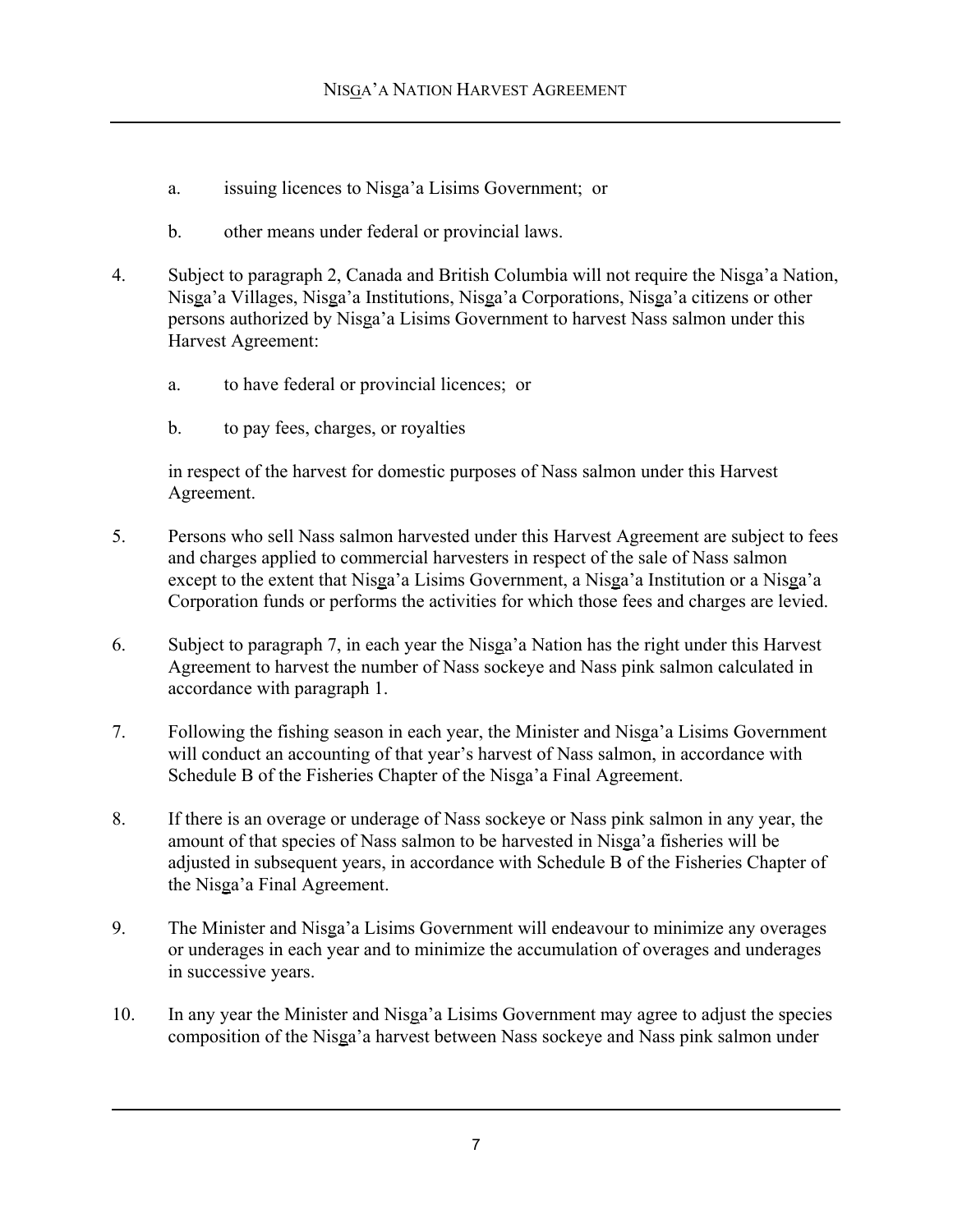this Harvest Agreement for that year in accordance with the system of equivalencies set out in Schedule C of the Fisheries Chapter of the Nisga'a Final Agreement.

- 11. If a proposed Nisga'a annual fishing plan includes an adjustment under paragraph 9 that will affect a species or fishery under the management authority of the other Party, the Minister and Nisga'a Lisims Government will consult with the other Party's representatives on the Joint Fisheries Management Committee, and will notify those representatives of any in-season adjustments.
- 12. Following the accounting referred to in paragraph 6, the Minister and Nisga'a Lisims Government may agree to adjust the species composition of the Nisga'a harvest of Nass sockeye and Nass pink salmon to be harvested under this Harvest Agreement in subsequent years in accordance with the system of equivalencies described in Schedule C of the Fisheries Chapter of the Nisga'a Final Agreement, to account for incidental harvests of Nass chinook, Nass coho and Nass chum salmon.
- 13. Fisheries under this Harvest Agreement have the same priority as commercial and recreational fisheries in fisheries management decisions made by the Minister.

# **HARVEST OF SURPLUS NASS SALMON**

- 14. The Minister may permit Nisga'a Lisims Government to harvest some or all of the surplus Nass sockeye or Nass pink salmon on reaching agreement with Nisga'a Lisims Government in respect of:
	- a. the terms and conditions of the harvest; and
	- b. whether all or part of the harvest will be included in the determination of overages and underages.

# **DISPOSITION OF SALMON**

15. The Nisga'a Nation, and its agents, contractors, and licensees authorized by Nisga'a Lisims Government have the right to sell Nass salmon harvested under this Harvest Agreement in accordance with the Nisga'a Final Agreement and Nisga'a annual fishing plans.

# **FISHERIES MANAGEMENT**

16. Nisga'a annual fishing plans will include provisions for the harvest, and if applicable the sale, of Nass salmon under this Harvest Agreement.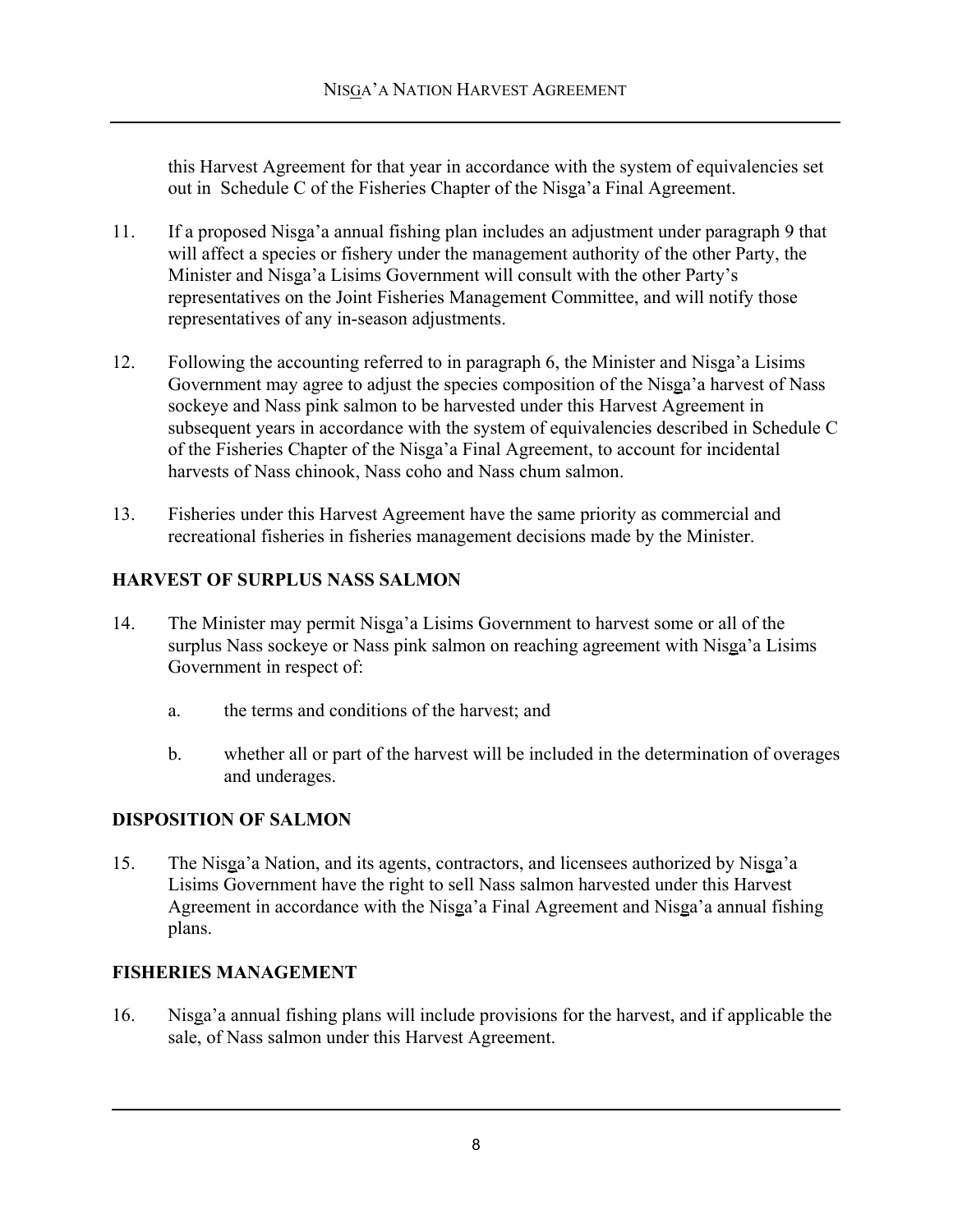17. Persons who harvest or sell Nass salmon under this Harvest Agreement may be required to show proof of their authority to do so.

# **TERM**

18. The term of this Harvest Agreement is 25 years commencing on the effective date.

## **REPLACEMENT**

- 19. At any time between the 14th and the 15th anniversaries of the commencement of this Harvest Agreement, the Nisga'a Nation may give notice in writing to the other Parties that it wishes to commence negotiation of a replacement Harvest Agreement.
- 20. Within six months of the Nisga'a Nation giving notice under paragraph 18, the Parties will negotiate and attempt to reach agreement on a replacement Harvest Agreement.
- 21. A replacement Harvest Agreement will:
	- a. include the same Nisga'a fish allocations set out in paragraph 1 of this Harvest Agreement; and
	- b. have a 25 year term commencing on the 15th anniversary of the commencement of this Harvest Agreement.
- 22. If the Parties enter into a replacement Harvest Agreement, this Harvest Agreement will expire as of the 15th anniversary of the commencement of this Harvest Agreement.

# **EXTENSION**

23. If the Parties do not enter into a replacement Harvest Agreement, this Harvest Agreement will be extended for an additional 25 year term, commencing on the 15th anniversary of the commencement of this Harvest Agreement, with the modifications that are necessary to reflect the commencement date of the extended term.

## **COMPENSATION**

24. If a Nisga'a fish allocation under this Harvest Agreement is reduced or terminated, the Nisga'a Nation is entitled to fair compensation from the Party or Parties that reduced or terminated that Nisga'a fish allocation.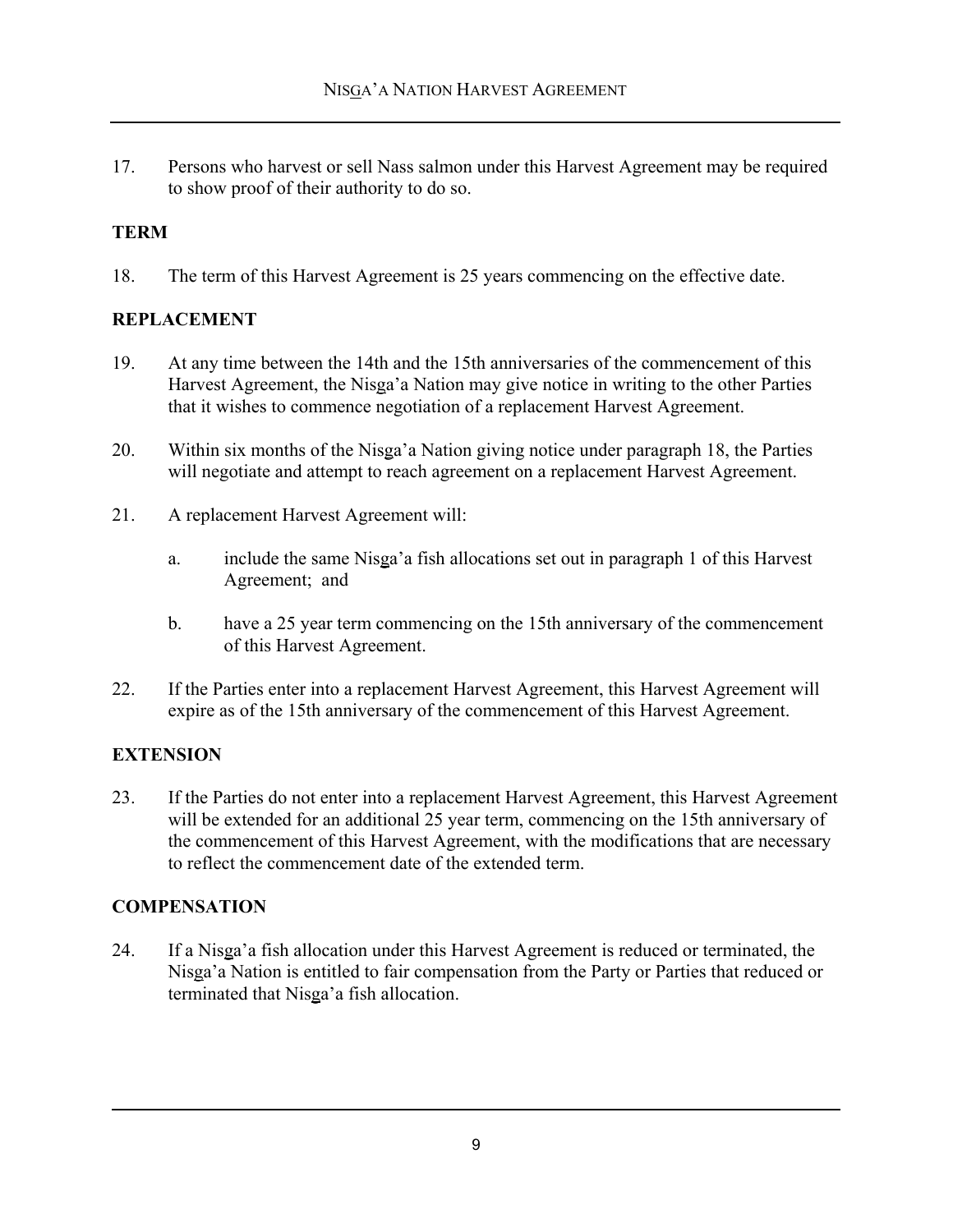#### **DISPUTE RESOLUTION**

25. The dispute resolution process set out in the Dispute Resolution Chapter of the Nisga'a Final Agreement applies to any disagreement arising under this Harvest Agreement.

#### **GENERAL**

26. For greater certainty, this Harvest Agreement is not intended to be a treaty or land claims agreement, and it is not intended to recognize or affirm aboriginal or treaty rights, within the meaning of sections 25 or 35 of the *Constitution Act, 1982*.

#### **NOTICE**

27. If any notice, request, information or other communication is required to be given under this Harvest Agreement, it will be in writing and delivered personally, by courier, registered mail, or facsimile transmission, and will be addressed to the Party at the address or number set out below:

| For:       | Canada                                                                   |
|------------|--------------------------------------------------------------------------|
| Attention: | Minister of Fisheries and Oceans                                         |
|            | House of Commons                                                         |
|            | Room 807, Confederation Building                                         |
|            | Ottawa, Ontario                                                          |
|            | <b>K1A 0A6</b>                                                           |
|            | Fax Number: (613) 996-9632                                               |
| For:       | <b>British Columbia</b>                                                  |
| Attention: | Minister of Agriculture, Food and Fisheries and Minister Responsible for |
|            | <b>Rural Development</b>                                                 |
|            | Room 346, Parliament Buildings                                           |
|            | Victoria, British Columbia                                               |
|            | V8V 1X4                                                                  |
|            | Fax Number: (250) 387-1522                                               |
| For:       | Nisga'a Nation                                                           |
| Attention: | President                                                                |
|            | P.O. Box 231                                                             |
|            | New Aiyansh, British Columbia                                            |
|            | <b>V0J1A0</b>                                                            |
|            | Fax Number: (250) 633-2367                                               |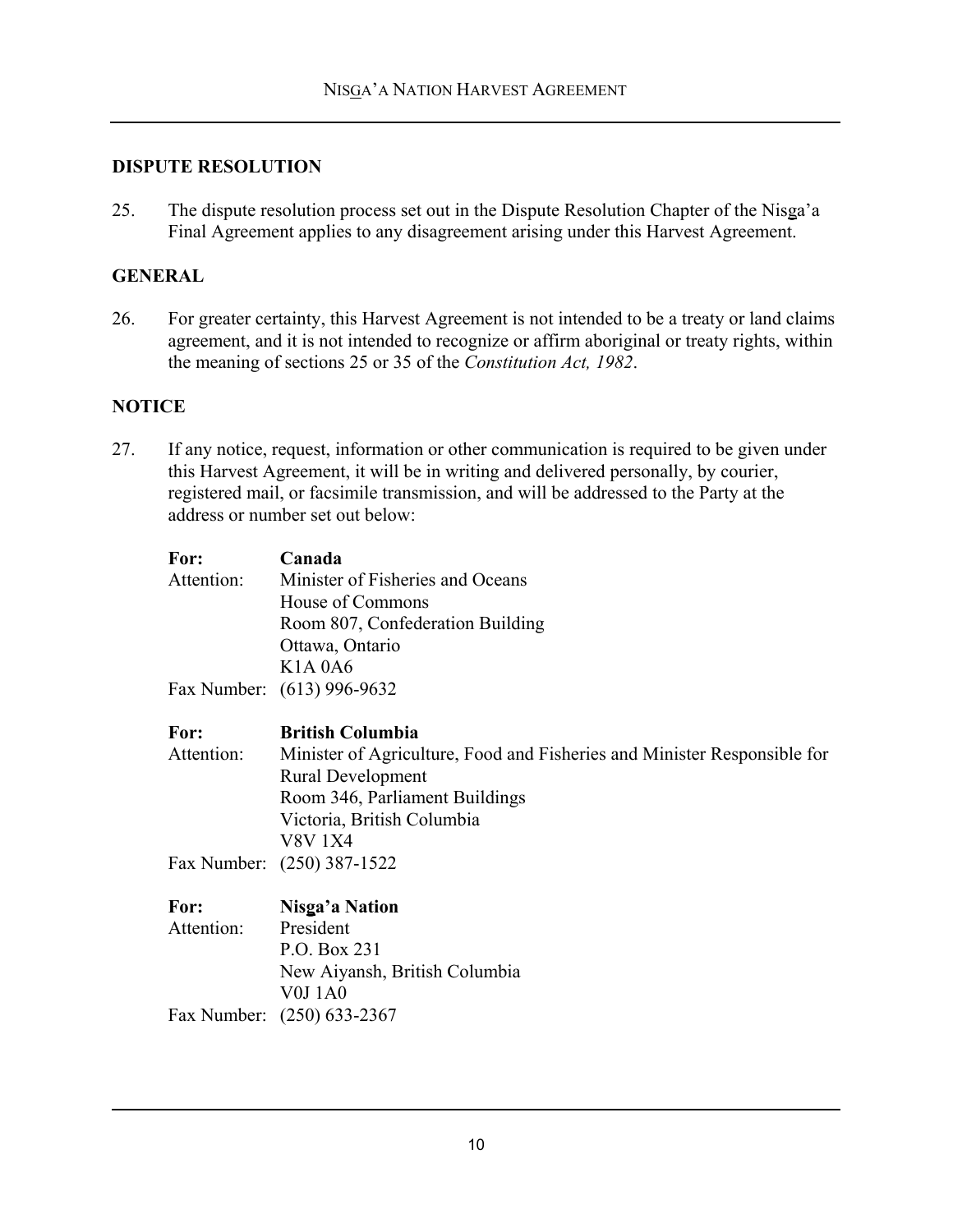Any notice, request, information or other communication will be deemed to have been received when the postal receipt is acknowledged by the other Party if sent by registered mail and the following business day if sent by courier, facsimile transmission or delivered in person. A Party may change its representative, address or telephone or facsimile number by giving a notice of change to the other Parties in accordance with this paragraph.

# **AMENDMENT**

28. This Harvest Agreement may only be amended by written agreement of all of the Parties.

## **JUDICIAL DETERMINATIONS IN RESPECT OF VALIDITY**

- 29. If a superior court of a province, the Federal Court of Canada, or the Supreme Court of Canada finally determines any provision of this Harvest Agreement to be invalid or unenforceable:
	- a. the Parties will make best efforts to amend this Harvest Agreement to remedy or replace the provision; and
	- b. the provision will be severable from this Harvest Agreement to the extent of the invalidity or unenforceability, and the remainder of this Harvest Agreement will be construed, to the extent possible, to give effect to the intent of the Parties.